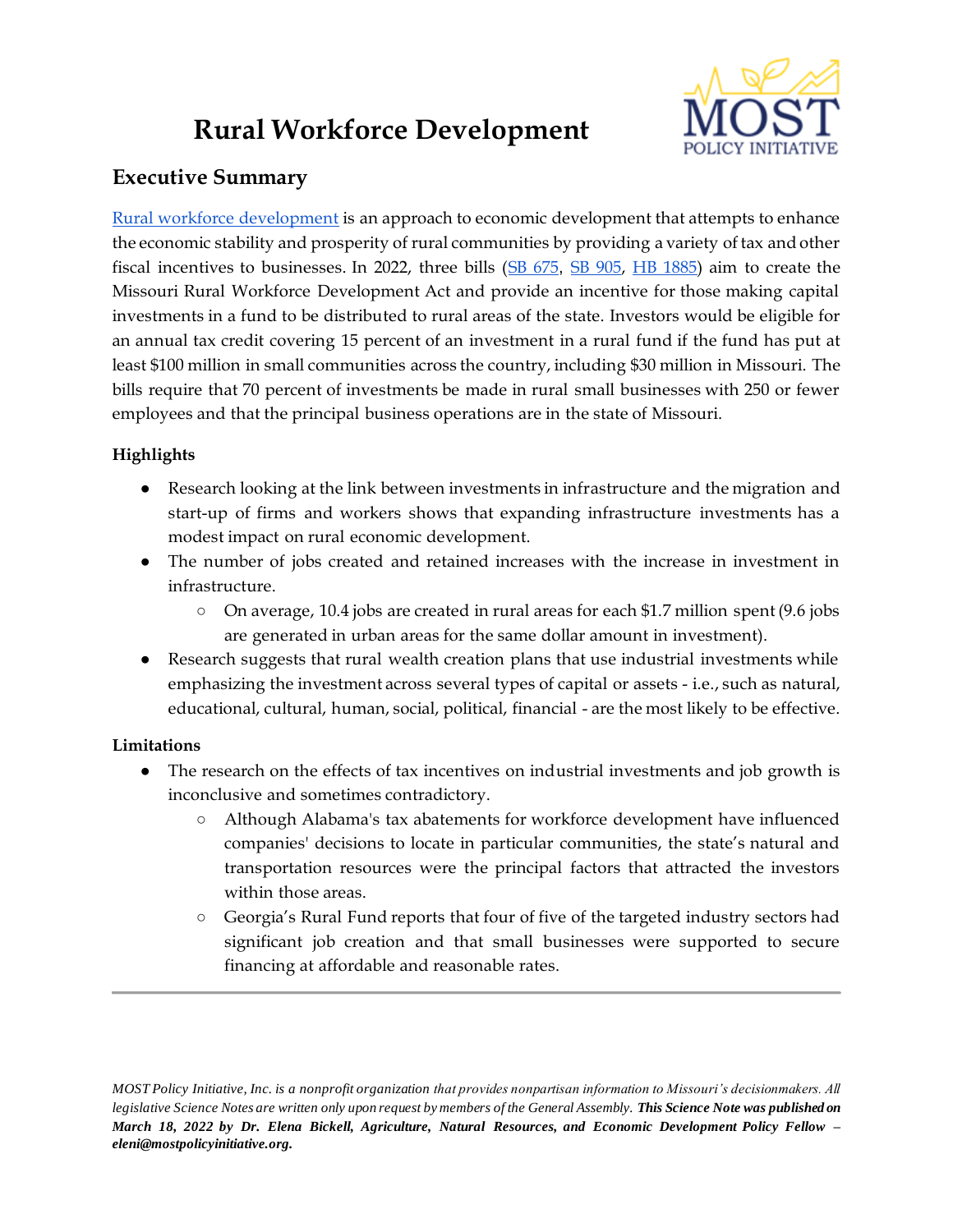## **Research Background**

### **Determinants of Effective Rural Workforce Development**

Some of the prerequisites of effective rural workforce development are *connectivity* (e.g., airports, roads), *innovation* (e.g., research and patents), *entrepreneurship* (e.g., pursuing business opportunities), focusing on the assets that rural communities have to offer (e.g., natural resources), *collaboration* (e.g., between agencies and local, state and federal government), and *regionalism* (e.g., institutionalizing collaboration between the rural and urban communities into economies where new economic opportunities can be found in the long term regardless of labor market conditions).<sup>6</sup>

One of the most important factors in workforce development plans is profit maximization. <sup>1</sup> The most common approach to incentivizing private industrial investments in workforce development plans is a variety of tax and other fiscal incentives that increase companies' profitability.<sup>1</sup> The use of such programs has been increasing over the years and all states offer some type of fiscal incentives (tax incentives are the most common) to attract and maintain investors.1,8,9 However, research suggests that rural wealth creation plans that use industrial investments while also emphasizing investment across several types of capital or assets - i.e. natural, educational, cultural, human, social, political, financial - are more likely to be effective (**Figure 1**).1,7 The simultaneous investment in resources can result in increased assets among those capitals as well as others.<sup>7</sup> **Figure 1** demonstrates how investment that allows a flow of assets across capital types can lead to a mutually reinforcing spiral flows of community development. <sup>7</sup>



**Figure 1.** The Spiraling of Capital Assets. The flow of assets invested across capital can lead to the effect of an upward spiral.7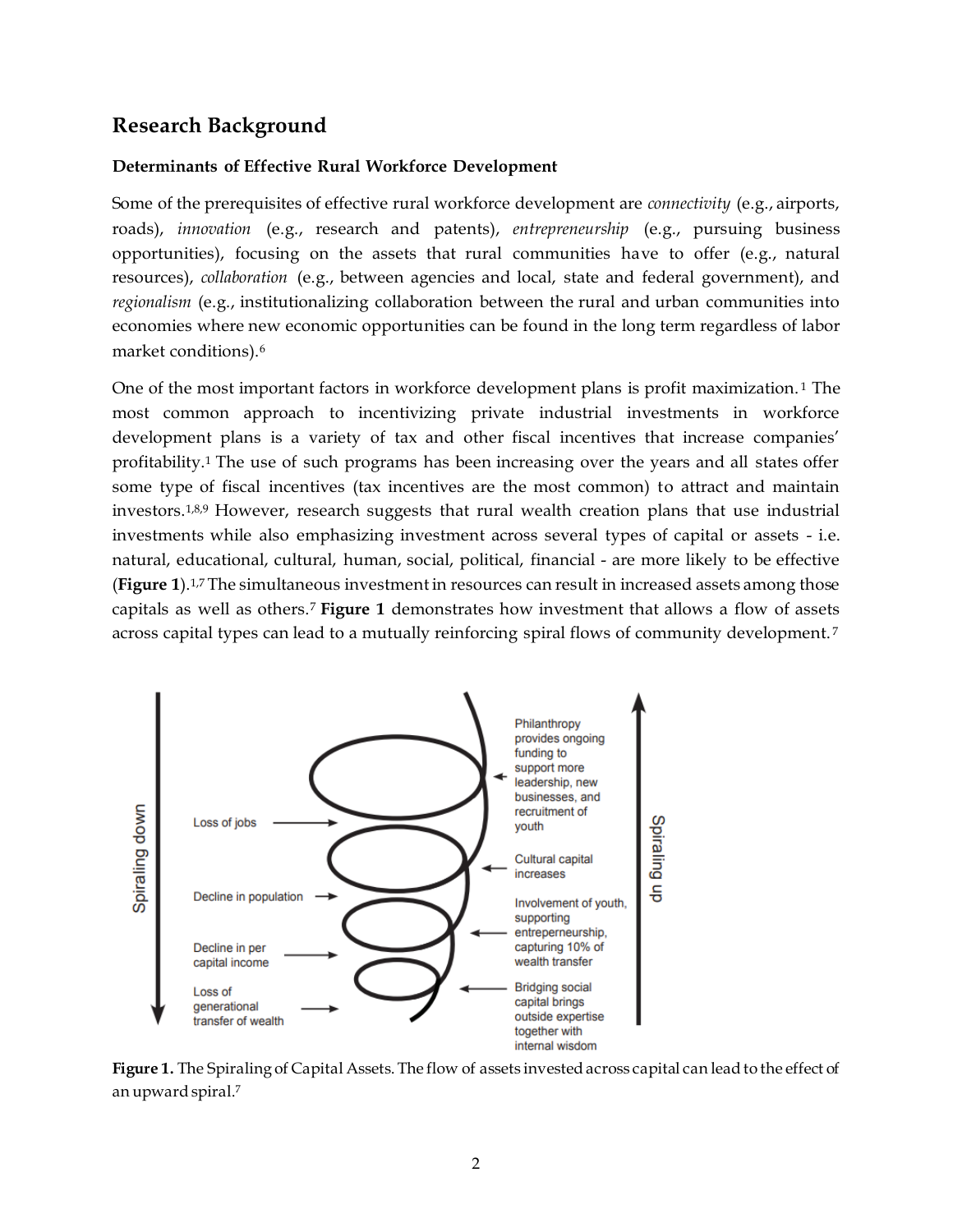### **Rural Workforce Development and Economic Growth**

Research on the effects of tax incentives on industrial investments and job growth is contradictory and inconclusive.<sup>1</sup> Some studies conclude that **despite the presence of tax incentives, industries would have established in rural areas for other factors, such as their natural resources, and that the abatement is merely a corporate subsidy**. <sup>1</sup> Other studies find that projects based on financial incentives **lead to the creation of more jobs, increase in incomes, demand for goods and services, and tax revenues to support public services, cumulatively sustaining further**  development.<sup>1</sup> Some research suggests that without workforce development policies based on tax incentives, **some communities are unlikely to attract new investments in today's competitive environment** and that tax policies do have an effect on job growth, although the effect has declined drastically since the 1980s.<sup>2</sup>

Expanding **infrastructure investments** has a modest effect on rural economic development. <sup>3</sup> Generally, the number of jobs created and retained increases with investment in infrastructure. 3 From an economic development perspective, the number of jobs created should be reviewed under the implicit presumption that resources devoted to construction of transportation facilities have no alternative use, so the job creation then represents a net increase.<sup>3</sup> Construction related workforce plans can increase personal income, but the effect seems to only last as long as the construction process.<sup>3</sup> Although the specific number of workers needed in the construction process (e.g., a highway or bridge) varies considerably based on the size and type of project, an average of 10.4 jobs are created in rural areas for each \$1.7 million (adjusted for 2022 inflation) spent (9.6 jobs are generated in urban areas for the same investment).<sup>4</sup>

## **State Variation in Rural Workforce Development Efforts**

**Alabama** started using tax abatements to recruit plants to the state's pulp and paper industry extensively after the 1940s, and the forest-based industry is now the foundation of the state's economy.<sup>1</sup> In addition to abating taxes on manufacturing and other facilities, Alabama also offers competitively low property taxes.<sup>1</sup> Research shows that although tax incentives influenced companies' decisions to locate in particular communities, abundant wood, water, labor, and transportation resources were the principal factors that attracted the industry into the state. Moreover, the same research suggests that despite the economic stimulus of the mills, communities that used generous recruitment packages continued to lag behind other rural counties, the state, and the nation. Finally, coupled with low property taxes, the tax abatements in the state are found to have adversely affected funding for local public education.<sup>1</sup>

The **[Georgia](https://www.dca.ga.gov/community-economic-development/incentive-programs/georgia-agribusiness-rural-jobs-act)** [Agribusiness and Rural Jobs Act \(](https://www.dca.ga.gov/community-economic-development/incentive-programs/georgia-agribusiness-rural-jobs-act)GARJA), was signed into law in 2017 with the goal of providing access to capital for small businesses within the rural parts of Georgia. Under GARJA, capital for rural investment is available to Georgia small businesses in exchange for receipt of tax credits which can be utilized by affiliates. In 2020, the Rural Fund reported that it deployed the initial \$100 million of capital investments and that four of five of the targeted industry sectors had significant job creation and that the program helped small businesses to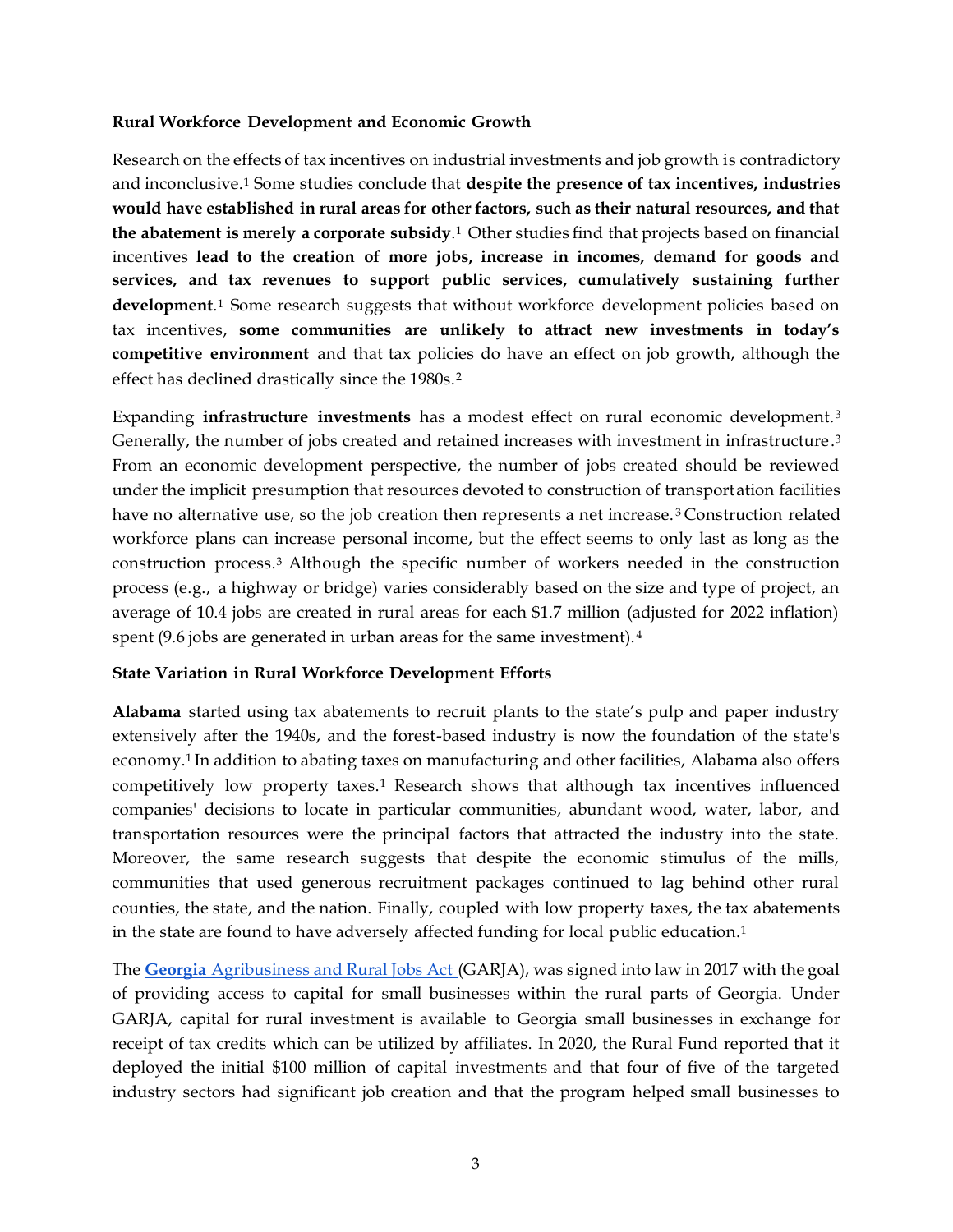secure financing at affordable and reasonable rates. According to Georgia's Rural Fund annual [report,](https://www.dca.ga.gov/sites/default/files/garja_initial_report_2020.pdf) one of the challenges that they faced was establishing investments in the technology industry, especially those that were startups or early-stage companies. Also, investors interested in the program were often found to be unfamiliar with the state resources and how to find small businesses in need of capital, which slowed the deployment of GARJA funds. Last, restricting the size of eligible businesses to 250 employees or less was another challenge to the program.

In addition to tax incentives, some states have used direct investments to address rural workforce development. For example, **Nebraska** passed the [Rural Workforce Housing Investment Act,](https://nebraskalegislature.gov/laws/statutes.php?statute=81-1228) to help support job creation and population growth in rural parts of the state that lack housing options. The Act provides matching funds to build high-quality, reasonably priced homes in small towns and rural communities. Grants are available to eligible non-profit development organizations who, in collaboration with local employers and financial institutions, supply a minimum of 1:1 matching dollars to generate Rural Workforce Housing Investment Funds (RWHF). The funds are being used into new rental or homeowner units or on substantial home rehabilitations, while the recouped investments are applied toward the development of additional units. Since its enactment five years ago, RWHF has built over 800 affordable homes and rehabilitated about 12 houses and in 2020 the State Legislature allocated another \$10 million to the Fund.

In **Missouri**, there are currently two Senate bills [\(675](https://www.senate.mo.gov/22info/BTS_Web/Bill.aspx?SessionType=R&BillID=71259720) & [905\)](https://www.senate.mo.gov/22info/BTS_Web/Bill.aspx?SessionType=R&BillID=71259809) and one House bill [\(1885\)](https://house.mo.gov/Bill.aspx?bill=HB1885&year=2022&code=R) related to tax abatements for investments in rural communities. If signed into law, the bills would create the Missouri Rural Workforce Development Act, which provides an incentive for those making capital investments to rural areas of the state. Participants would be eligible for an annual tax credit covering 15% of an investment for four years beginning two years after an investment is made. Eligible rural funds must have invested at least \$100 million in small communities across the country, including \$30 million in Missouri. Recipients would be required to distribute 60% of their investment commitments within two years and 100 percent within three years. The bills require that 70% of investments be made in rural small businesses with 250 or fewer employees and that the principal business operations are in the state of Missouri.

#### **References**

- 1. Joshi, M. L., Bliss, J. C., Bailey, C., Teeter, L. J., & Ward, K. J. (2000). Investing in industry, underinvesting in human capital: Forest-based rural development in Alabama. *Society & Natural Resources*, *13*(4), 291-319.
- 2. Wasylenko, M. (1996). The Role of Fiscal Incentives in Economic Development: How Ohio Stands Relative to its Competitors. *Chapter*, *9*, 467-510.
- 3. Fox, W. F., & Porca, S. (2001). Investing in rural infrastructure. *International Regional Science Review*, *24*(1), 103- 133.
- 4. Jacoby, J. (1994). *An informational paper reporting a new highway construction employment estimation model*. Mimeo.
- 5. Dabson, B. (2018). The Rural Dimensions of Workforce Development. *Investing in America's Workforce: Improving Outcomes for Workers and Employers*, *2*, 183-194.
- 6. Atterton, J. (2016). Invigorating the new rural economy. *Routledge international handbook of rural studies*, 165- 181.
- 7. Emery, M., & Flora, C. (2006). Spiraling-up: Mapping community transformation with community capitals framework. *Community development*, *37*(1), 19-35.